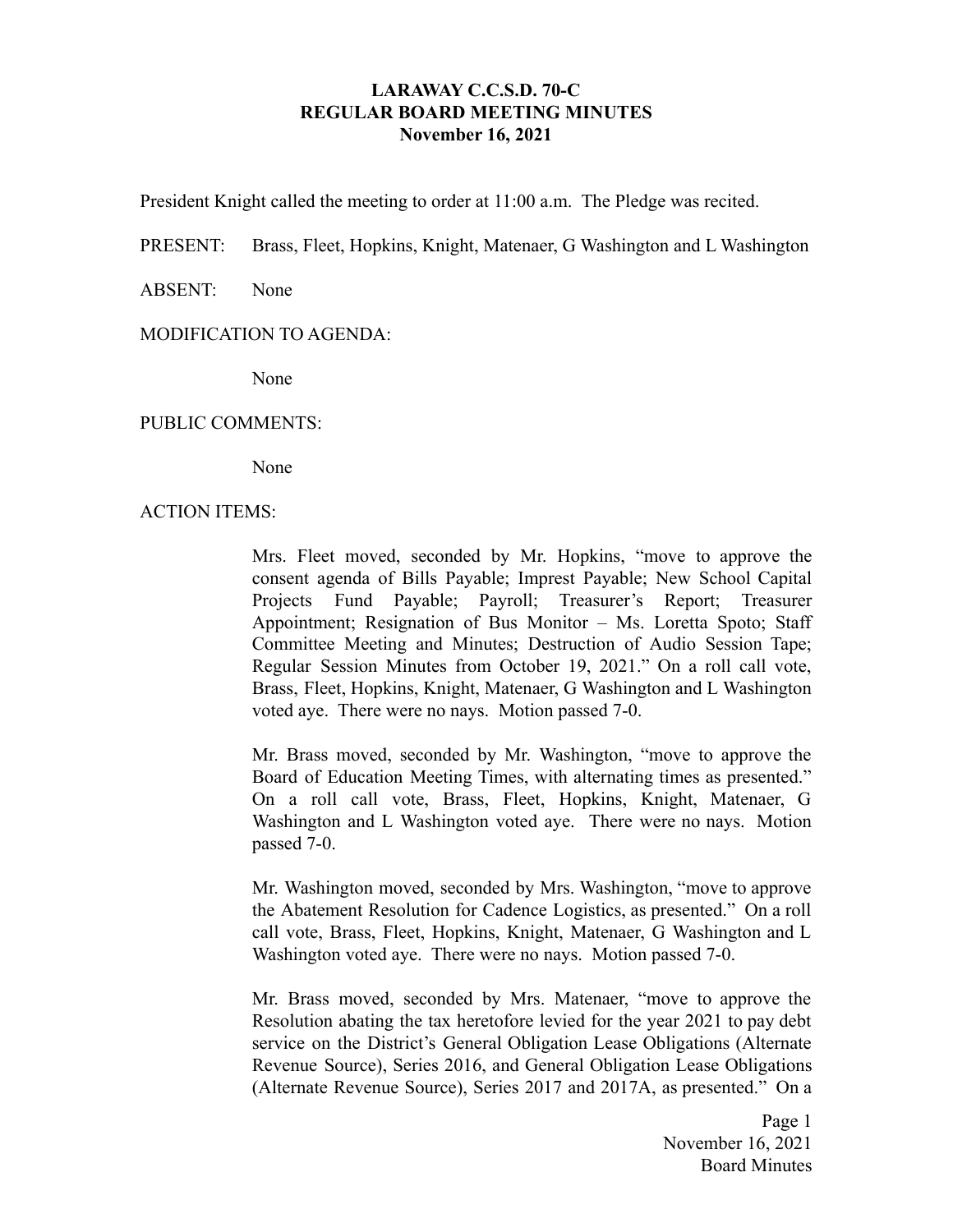roll call vote, Brass, Fleet, Hopkins, Knight, Matenaer, G Washington and L Washington voted aye. There were no nays. Motion passed 7-0.

Mrs. Fleet moved, seconded by Mr. Hopkins, "move to approve the Technology Curriculum Purchase, as presented." On a roll call vote, Brass, Fleet, Hopkins, Knight, Matenaer, G Washington and L Washington voted aye. There were no nays. Motion passed 7-0.

Mrs. Fleet moved, seconded by Mrs. Matenaer, "move to approve insurance for long-term substitutes, as presented." On a roll call vote, Brass, Fleet, Hopkins, Knight, Matenaer, G Washington and L Washington voted aye. There were no nays. Motion passed 7-0.

Mr. Brass moved, seconded by Mrs. Fleet, "move to approve the Radio Communications Bid Award, as presented." On a roll call vote, Brass, Fleet, Hopkins, Knight, Matenaer, G Washington and L Washington voted aye. There were no nays. Motion passed 7-0.

### BUILDING ADMINISTRATION REPORTS:

Nothing at this time

# SUPERINTENDENT'S REPORT:

- A. Potential Solar Panel Contract
- B. Shield Testing Pause (won't occur now)
- C. Bus Barn Update
- D. Property Tax Levy
- E. FOIA Illinois CPA Society

### REPORTS/DISCUSSIONS:

A. Solar Panel Project by Ameresco

# ANNOUNCEMENTS – FOR THE GOOD OF THE LARAWAY AREA:

- A. Thank you for being Board Members
- B. Tri-Conference in Chicago this weekend the  $19<sup>th</sup> 21<sup>st</sup>$

# TOPICS FOR FUTURE DISCUSSIONS AND RECOMMENDED BOARD ACTION:

Nothing at this time

### NEXT BOARD MEETING:

A. December 13, 2021 at 6:00 pm.